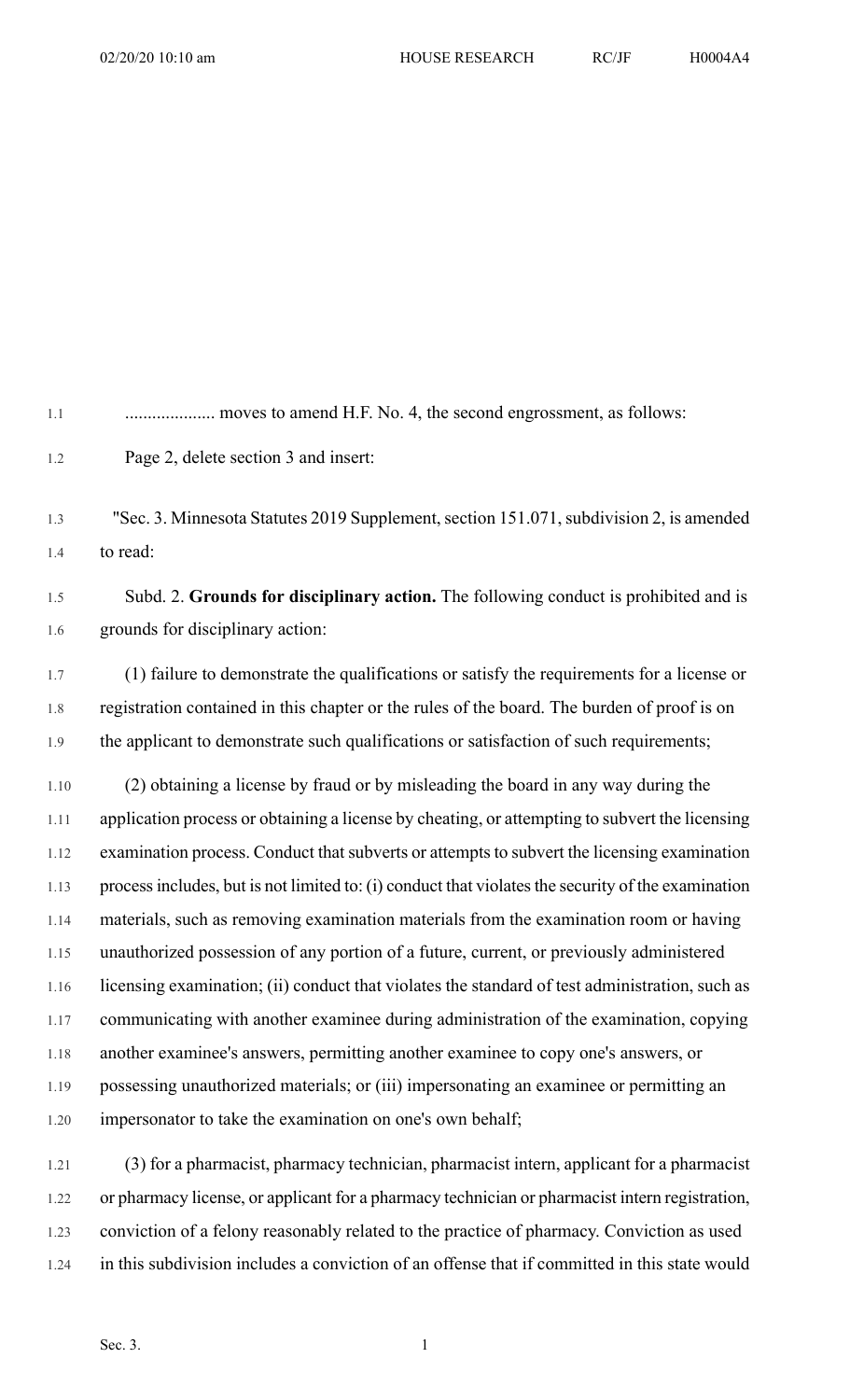2.1 be deemed a felony without regard to its designation elsewhere, or a criminal proceeding 2.2 where a finding or verdict of guilt is made or returned but the adjudication of guilt is either 2.3 withheld or not entered thereon. The board may delay the issuance of a new license or 2.4 registration if the applicant has been charged with a felony until the matter has been 2.5 adjudicated;

2.6 (4) for a facility, other than a pharmacy, licensed or registered by the board, if an owner 2.7 or applicant is convicted of a felony reasonably related to the operation of the facility. The 2.8 board may delay the issuance of a new license or registration if the owner or applicant has 2.9 been charged with a felony until the matter has been adjudicated;

2.10 (5) for a controlled substance researcher, conviction of a felony reasonably related to 2.11 controlled substances or to the practice of the researcher's profession. The board may delay 2.12 the issuance of a registration if the applicant has been charged with a felony until the matter 2.13 has been adjudicated;

2.14 (6) disciplinary action taken by another state or by one of this state's health licensing 2.15 agencies:

2.16 (i) revocation, suspension, restriction, limitation, or other disciplinary action against a 2.17 license or registration in another state or jurisdiction, failure to report to the board that 2.18 charges or allegations regarding the person's license or registration have been brought in 2.19 another state or jurisdiction, or having been refused a license or registration by any other 2.20 state or jurisdiction. The board may delay the issuance of a new license or registration if an 2.21 investigation or disciplinary action is pending in another state or jurisdiction until the 2.22 investigation or action has been dismissed or otherwise resolved; and

2.23 (ii) revocation, suspension, restriction, limitation, or other disciplinary action against a 2.24 license or registration issued by another of this state's health licensing agencies, failure to 2.25 report to the board that charges regarding the person's license or registration have been 2.26 brought by another of this state's health licensing agencies, or having been refused a license 2.27 or registration by another of this state's health licensing agencies. The board may delay the 2.28 issuance of a new license or registration if a disciplinary action is pending before another 2.29 of this state's health licensing agencies until the action has been dismissed or otherwise 2.30 resolved;

2.31 (7) for a pharmacist, pharmacy, pharmacy technician, or pharmacist intern, violation of 2.32 any order of the board, of any of the provisions of this chapter or any rules of the board or 2.33 violation of any federal, state, or local law or rule reasonably pertaining to the practice of 2.34 pharmacy;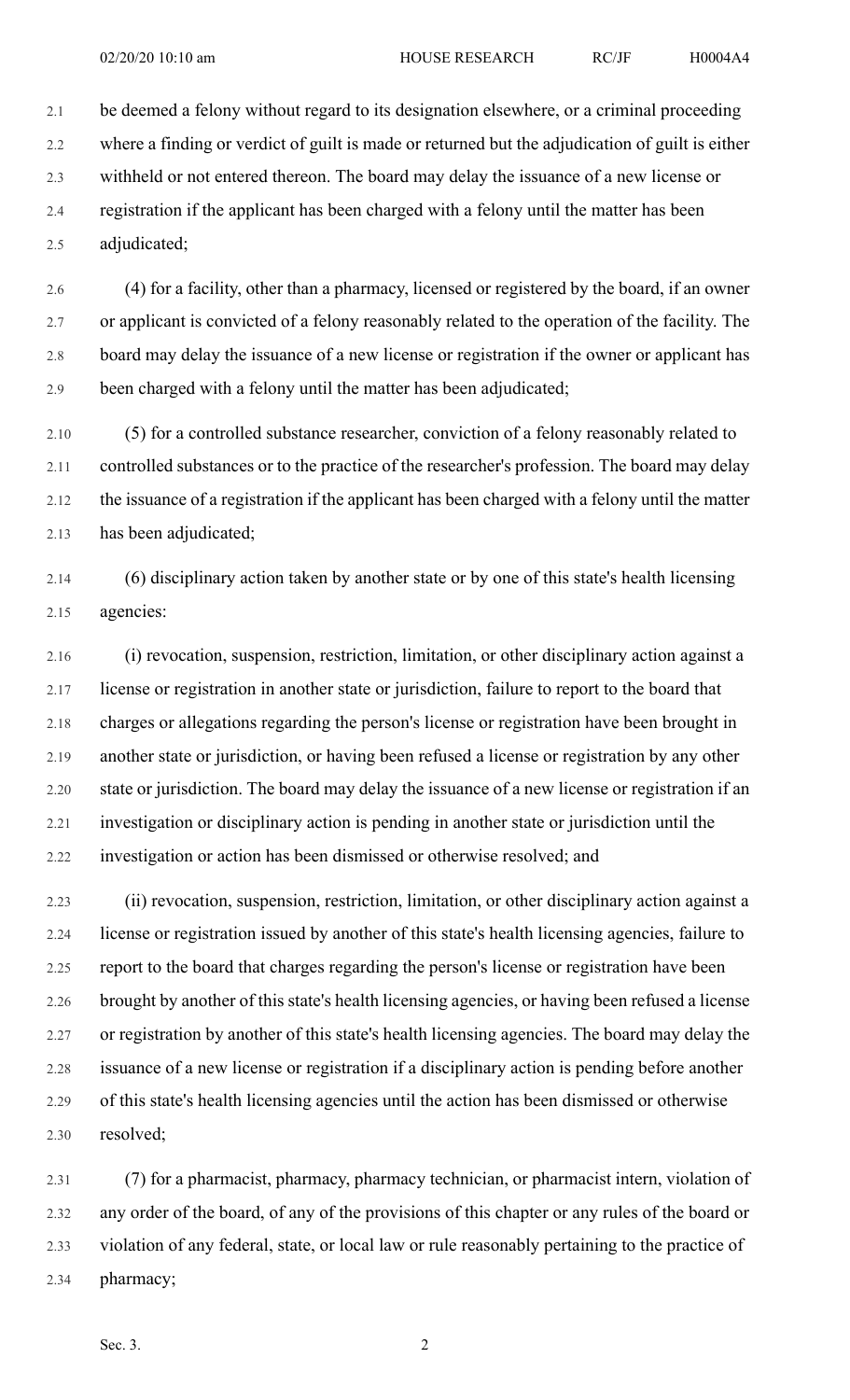3.1 (8) for a facility, other than a pharmacy, licensed by the board, violations of any order 3.2 of the board, of any of the provisions of this chapter or the rules of the board or violation 3.3 of any federal, state, or local law relating to the operation of the facility;

3.4 (9) engaging in any unethical conduct; conduct likely to deceive, defraud, or harm the 3.5 public, or demonstrating a willful or careless disregard for the health, welfare, or safety of 3.6 a patient; or pharmacy practice that is professionally incompetent, in that it may create 3.7 unnecessary danger to any patient's life, health, or safety, in any of which cases, proof of 3.8 actual injury need not be established;

3.9 (10) aiding or abetting an unlicensed person in the practice of pharmacy, except that it 3.10 is not a violation of this clause for a pharmacist to supervise a properly registered pharmacy 3.11 technician or pharmacist intern if that person is performing duties allowed by this chapter 3.12 or the rules of the board;

3.13 (11) for an individual licensed or registered by the board, adjudication as mentally ill 3.14 or developmentally disabled, or as a chemically dependent person, a person dangerous to 3.15 the public, a sexually dangerous person, or a person who has a sexual psychopathic 3.16 personality, by a court of competent jurisdiction, within or without this state. Such 3.17 adjudication shall automatically suspend a license for the duration thereof unless the board 3.18 orders otherwise;

3.19 (12) for a pharmacist or pharmacy intern, engaging in unprofessional conduct asspecified 3.20 in the board's rules. In the case of a pharmacy technician, engaging in conduct specified in 3.21 board rules that would be unprofessional if it were engaged in by a pharmacist or pharmacist 3.22 intern or performing duties specifically reserved for pharmacists under this chapter or the 3.23 rules of the board;

3.24 (13) for a pharmacy, operation of the pharmacy without a pharmacist present and on 3.25 duty except as allowed by a variance approved by the board;

3.26 (14) for a pharmacist, the inability to practice pharmacy with reasonable skill and safety 3.27 to patients by reason of illness, use of alcohol, drugs, narcotics, chemicals, or any other type 3.28 of material or as a result of any mental or physical condition, including deterioration through 3.29 the aging process or loss of motor skills. In the case of registered pharmacy technicians, 3.30 pharmacist interns, or controlled substance researchers, the inability to carry out duties 3.31 allowed under this chapter or the rules of the board with reasonable skill and safety to 3.32 patients by reason of illness, use of alcohol, drugs, narcotics, chemicals, or any other type 3.33 of material or as a result of any mental or physical condition, including deterioration through 3.34 the aging process or loss of motor skills;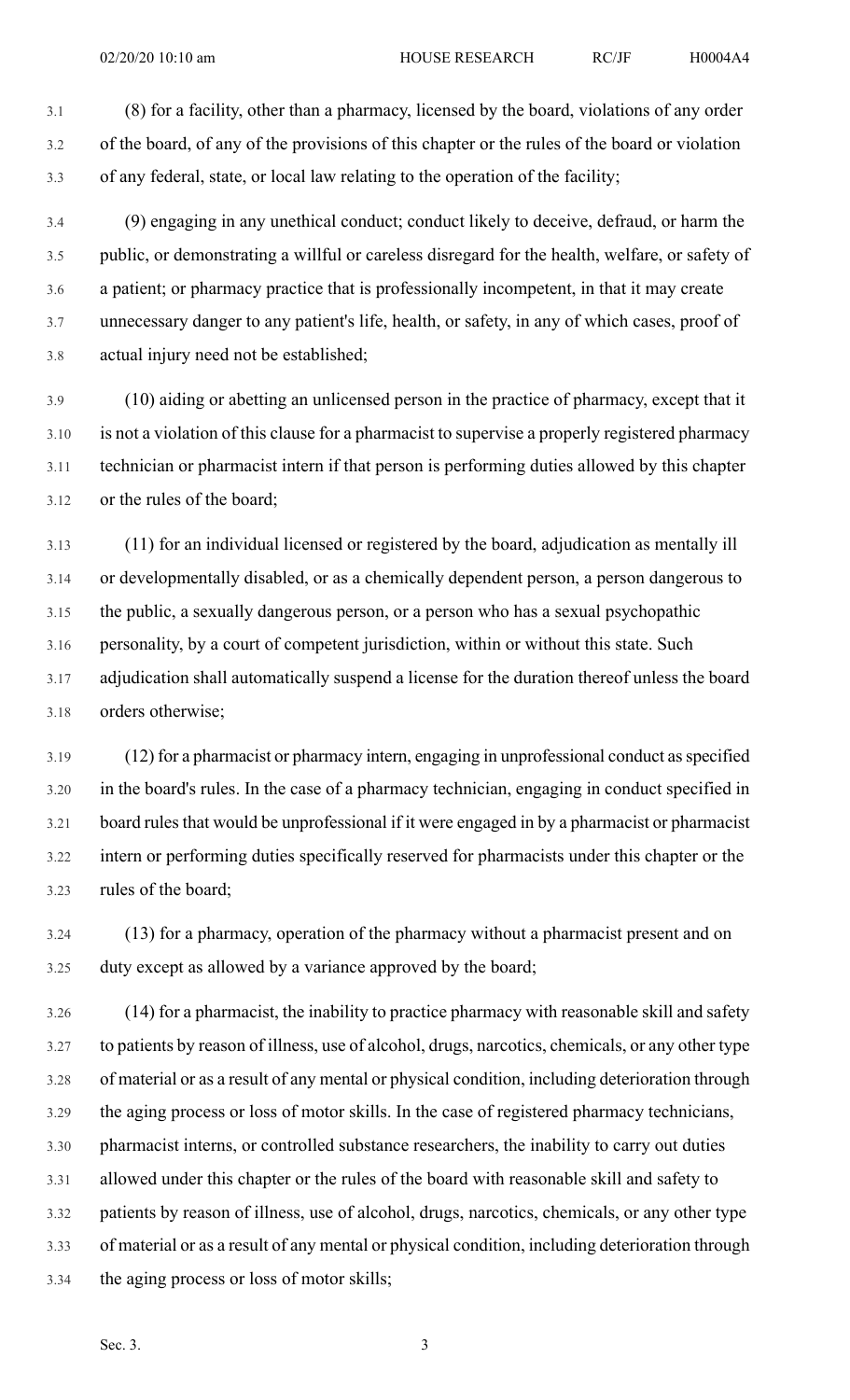4.1 (15) for a pharmacist, pharmacy, pharmacist intern, pharmacy technician, medical gas 4.2 distributor, or controlled substance researcher, revealing a privileged communication from 4.3 or relating to a patient except when otherwise required or permitted by law;

4.4 (16) for a pharmacist or pharmacy, improper management of patient records, including 4.5 failure to maintain adequate patient records, to comply with a patient's request made pursuant 4.6 to sections 144.291 to 144.298, or to furnish a patient record or report required by law;

4.7 (17) fee splitting, including without limitation:

4.8 (i) paying, offering to pay, receiving, or agreeing to receive, a commission, rebate, 4.9 kickback, or other form of remuneration, directly or indirectly, for the referral of patients;

4.10 (ii) referring a patient to any health care provider as defined in sections 144.291 to 4.11 144.298 in which the licensee or registrant has a financial or economic interest as defined 4.12 in section 144.6521, subdivision 3, unless the licensee or registrant has disclosed the 4.13 licensee's or registrant's financial or economic interest in accordance with section 144.6521; 4.14 and

4.15 (iii) any arrangement through which a pharmacy, in which the prescribing practitioner 4.16 does not have a significant ownership interest, fills a prescription drug order and the 4.17 prescribing practitioner is involved in any manner, directly or indirectly, in setting the price 4.18 for the filled prescription that is charged to the patient, the patient's insurer or pharmacy 4.19 benefit manager, or other person paying for the prescription or, in the case of veterinary 4.20 patients, the price for the filled prescription that is charged to the client or other person 4.21 paying for the prescription, except that a veterinarian and a pharmacy may enter into such 4.22 an arrangement provided that the client or other person paying for the prescription is notified, 4.23 in writing and with each prescription dispensed, about the arrangement, unless such 4.24 arrangement involves pharmacy services provided for livestock, poultry, and agricultural 4.25 production systems, in which case client notification would not be required;

4.26 (18) engaging in abusive or fraudulent billing practices, including violations of the 4.27 federal Medicare and Medicaid laws or state medical assistance laws or rules;

4.28 (19) engaging in conduct with a patient that is sexual or may reasonably be interpreted 4.29 by the patient as sexual, or in any verbal behavior that is seductive or sexually demeaning 4.30 to a patient;

4.31 (20) failure to make reports as required by section 151.072 or to cooperate with an 4.32 investigation of the board as required by section 151.074;